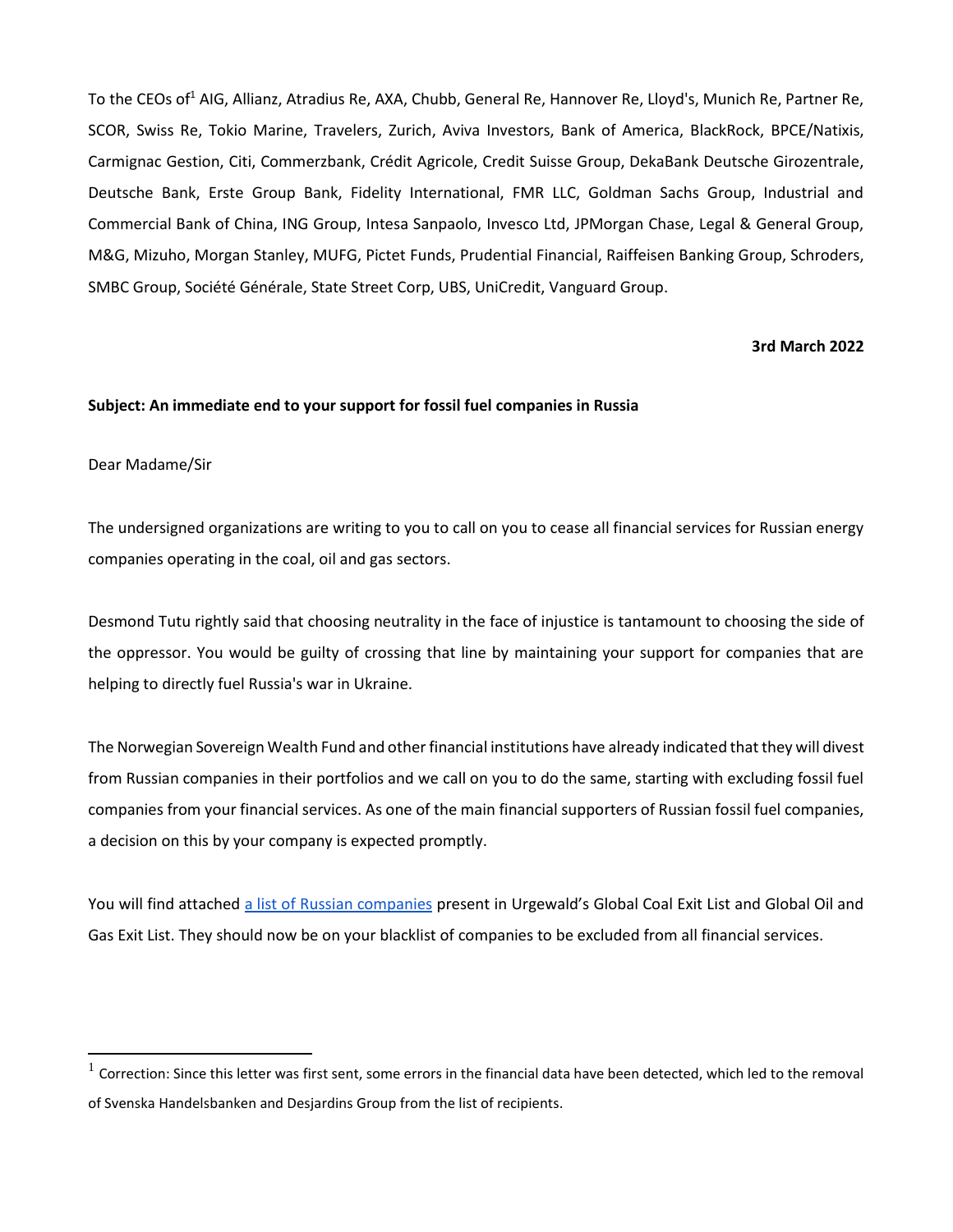In particular, we call on you to commit to no longer providing new financing, investment, insurance coverage and other financial services to these companies, and divest from existing assets.

We also call on you to immediately suspend all financial services for TotalEnergies, Fortum/Uniper, Wintershall [DEA and other non-Russian fossil fuel companies active in Russia u](https://reclaimfinance.org/site/wp-content/uploads/2022/03/RussianFossilFuelExclusionList_March2022.pdf)ntil these groups have withdrawn from their operations as BP, Shell, Equinor and ExxonMobil have committed to do.

The war that Putin has begun by invading Ukraine is a stark reminder of the connection between justice, peace and climate change. As the Ukrainian climate scientist and IPCC report co-author Svitlana Krakovska said: "Human-induced climate change and the war on Ukraine have the same roots -- fossil fuels -- and our dependence on them." and the intensification of climate change will increase international tensions and conflicts.

As the Secretary General of the United Nations reminded us in reaction to the publication of the second part of the 6th IPCC Assessment Report, fossil fuels are a dead end and financial actors must keep their commitments to achieve carbon neutrality or be on notice. A massive and immediate roll-out of renewables, energy savings and demand reduction, combined with cutting ties to fossil fuels are all necessary and directly contribute to ending our society's fossil-fuel dependence, and putting a stop to financing wars and planetary destruction.

Please let us know your response to this letter by March 11 at the very latest.

With kind regards,

**Aarhus center in BiH** Nina Kreševljaković, President, Bosnia and Herzegovina

**Environmental Association Za Zemiata - Friends of the Earth Bulgaria** Simeon Gorov, Energy and Climate Campaigner, Bulgaria

**Stand.earth** Richard Brooks, Climate Finance Director, Canada/USA

#### **Corporate Europe Observatory**

Belén Balanyá, Climate Researcher/Campaigner, EU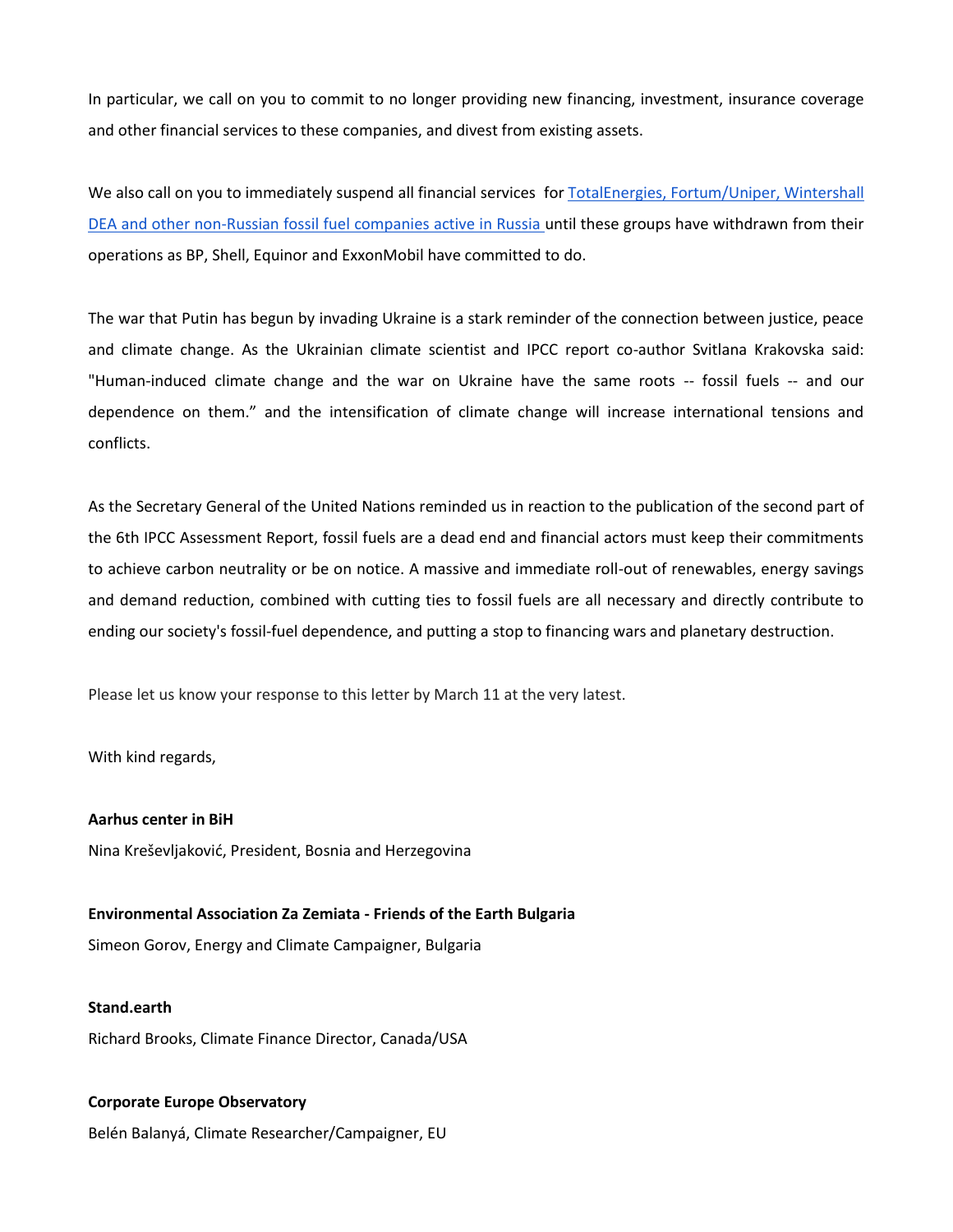#### **Greenpeace**

Anabella Rosemberg, International Programme Director, Global

#### **Reclaim Finance**

Lucie Pinson, Executive Director, France/International

#### **urgewald**

Katrin Ganswindt, Finance Research, Germany/International

#### **Market Forces**

Julien Vincent, Executive Director, International

#### **Sierra Club**

Ben Cushing, Campaign Manager, Fossil-Free Finance, USA

#### **350.org**

Nick Bryer, Europe Campaigns Director, UK

#### **BankTrack**

Johan Frijns, Executive Director, Netherlands/ International

#### **Rainforest Action Network**

Pallavi Phartiyal, Deputy Executive Director, USA

#### **Les Amis de la Terre France / Friends of the Earth France**

Lorette Philippot, Finance Campaigner, France

#### **Andy Gheorghiu Consulting**

Andy Gheorghiu, Campaigner & Consultant (Founder), International

# **AnsvarligFremtid**

Thomas Meinert Larsen, Finance Campaigner, International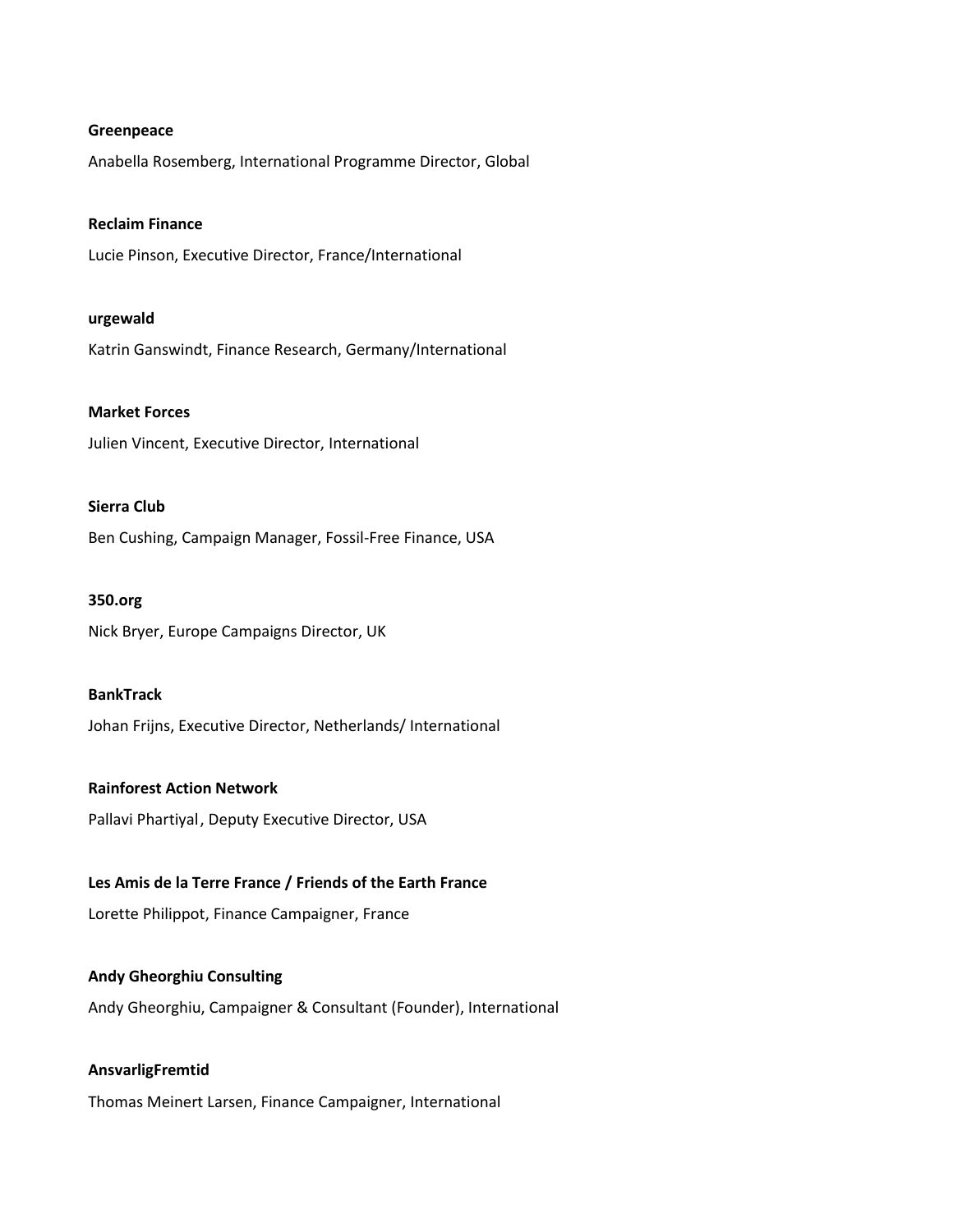#### **Bank on our Future**

Usman Mohammed, Senior Digital Campaigner, International

#### **Center for International Environmental Law**

Nikki Reisch, Director, Climate & Energy Program, International

#### **Gastivists Collective**

Kevin Buckland, Collective Member, International

## **GreenFaith**

Rev. Abby Mohaupt, Climate Finance Campaign Director, International

#### **Quantum Leap**

Pía Carazo, Director, International

## **SumOfUs**

Leyla Larbi, Campaign Manager, International

#### **The Sunrise Project**

Peter Bosshard, Program Director, International

#### **Waterkeeper Alliance**

Chris Wilke, Global Advocacy Manager, International

#### **ReCommon**

Daniela Finamore, Finance&Climate Campaigner, Italy

#### **Emergenzaclimatica.it**

Angelo Gagliani, Program Tutor, Italy

#### **Movimento No TAP/SNAM Brindisi**

Cosimo Quaranta, Representant, Italy

#### **System Change Not Climate Change**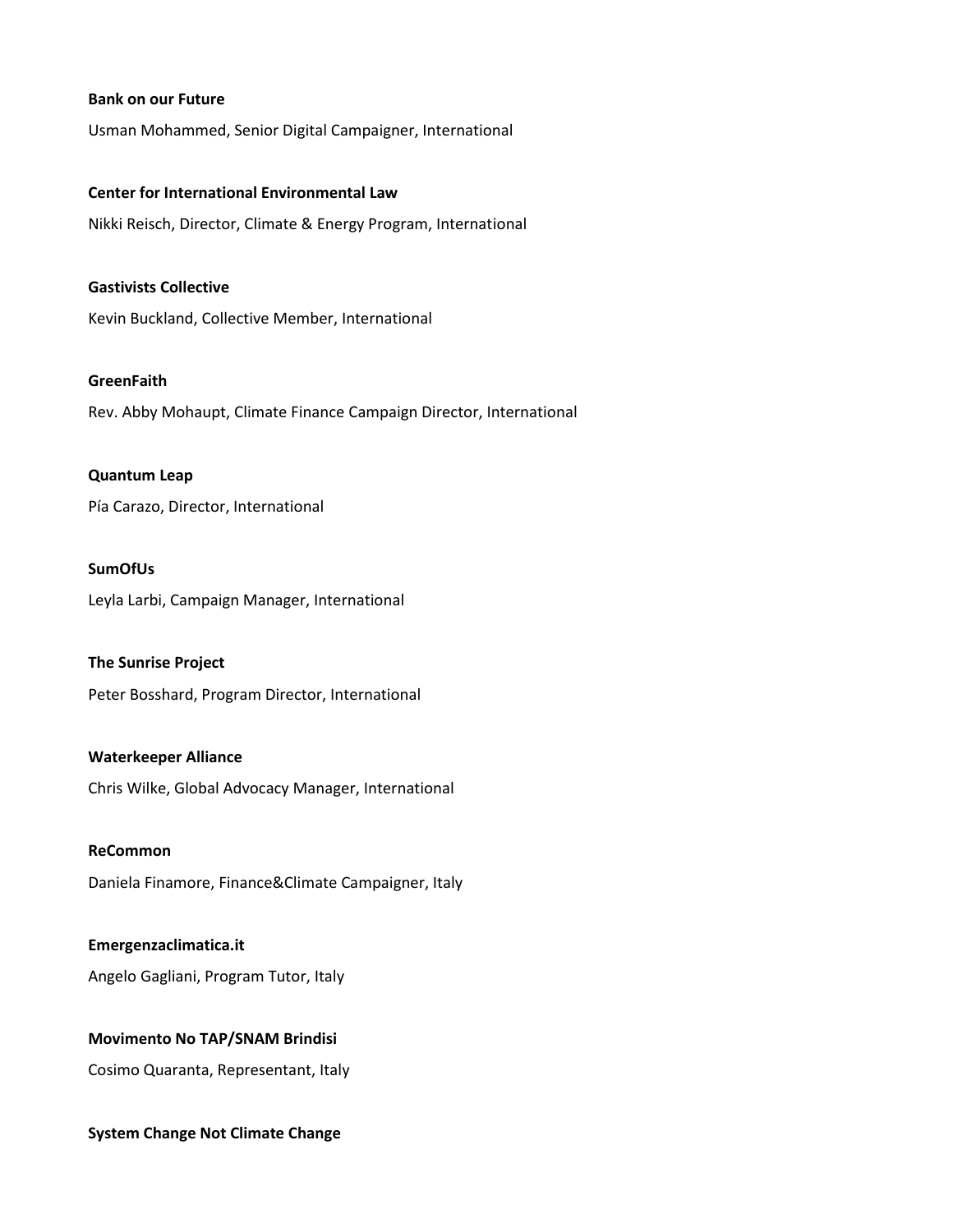Maura Stephens, Coordinating Committee Member, North America/Central America

**Center for Energy, Ecology and Development (CEED)** Gerry Arances, Executive Director, Philippines

**Stowarzyszenie EKO-UNIA** Radosław Gawlik, President, Poland

**Stowarzyszenie Pracownia na rzecz Wszystkich Istot** Radosław Ślusarczyk, President, Poland

**The Alliance of Associations Polish Green Network**

Maciej Wereszczyński, Program Lead, Poland

### **Campax**

Urs Arnold, Campaigns Director, Switzerland

# **Uplift**

Tessa Khan, Director, UK

**Fossil Free California** Miriam Eide, Coordinating Director, USA

**350 Butte County** Mary Kay Benson, Steering Council Manager, USA

**350 Silicon Valley** Janet Cox, Legislation/Policy Director, USA

**50by40** Lasse Bruun, CEO, USA

# **Accelerate Neighborhood Climate Action**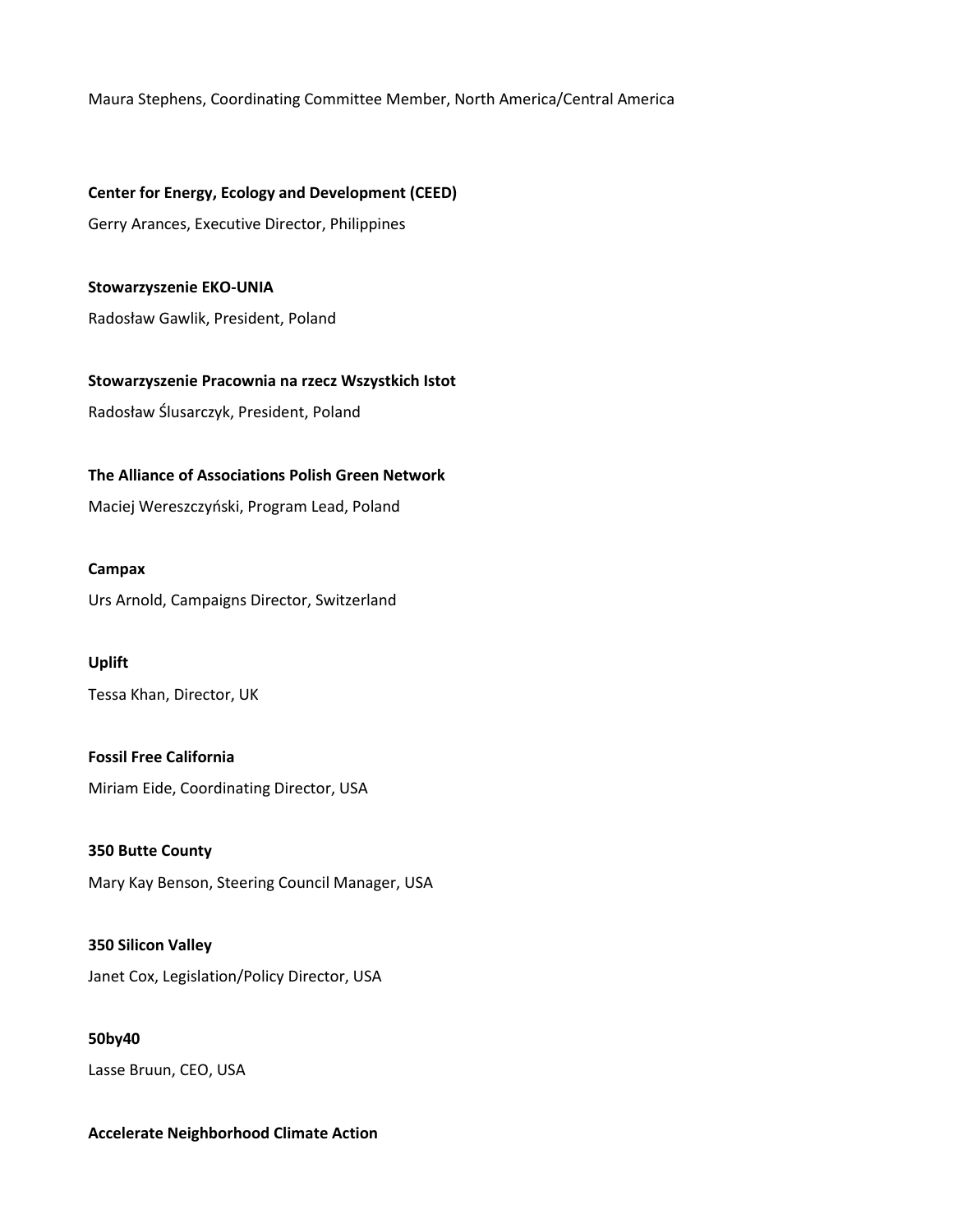Karen Bueno, Team Member, USA

#### **Businesses for a Livable Climate**

Marie Venner, Co-Chair, USA

**Call to Action Colorado** Marie Venner & Stef Klass, Co-Chair, USA

**Catholic Network US** Stefanie Klass & Marie Venner, Co-Chair/Founder, USA

#### **Climate Finance Action**

Mary Cerulli, Founder, USA

# **CO Businesses for a Livable Climate**

Marie Venner & Jim Smith, Co-Chair, USA

#### **CODEPINK**

Nancy Mancias Campaigner, USA

#### **Community for Sustainable Energy**

Fred Kirsch, Director, USA

#### **Connecticut Citizen Action Group (CCAG)**

Tom Swan, Executive Director, USA

#### **Earth Quaker Action Team**

Eileen Flanagan, Campaign Director, USA

## **Earthworks**

Jennifer Krill, Executive Director, USA

#### **Extinction Rebellion San Francisco Bay Area**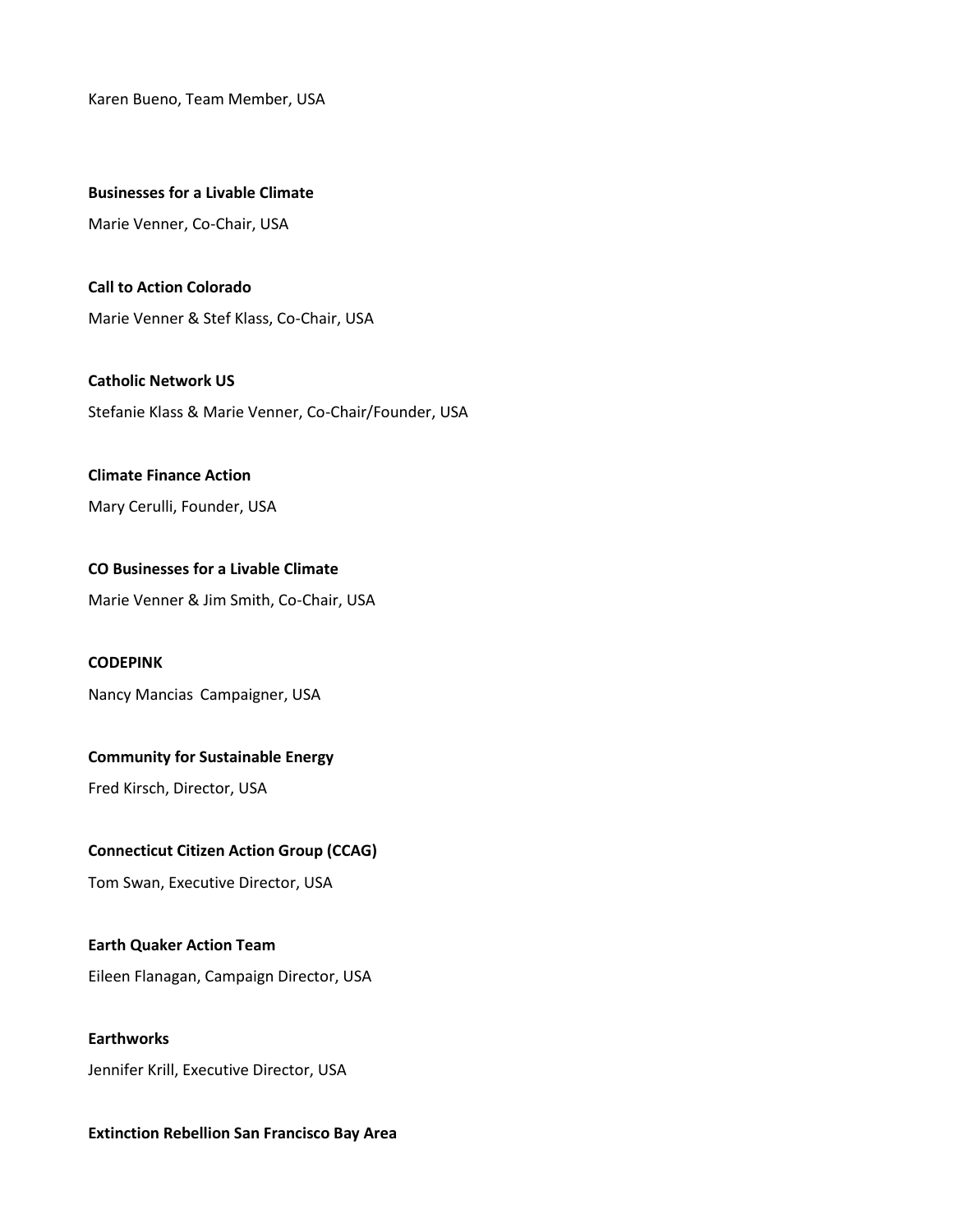Leah Redwood, Action Coordinator, USA

#### **Greater New Orleans Housing Alliance**

Nichelle Taylor, USA

**I-70 Citizens Advisory Group** Rachael Lehman, Chair, Healthy Communities, USA

**Indivisible Ambassadors** Philip Beck, Co-Founder, USA

**Jewish** Rabbi Eliot J Baskin, D Min, USA

# **Material Research L3C**

Jim Vallette, President, USA

# **Mayfair Park Neighborhood Association Board**

Debbie Thornburg James, Founder/Community Chaplain, USA

# **Mental Health & Inclusion Ministries**

Amy Petré Hill, President, USA

# **Montbello Neighborhood Improvement Association**

Emmett Hobley, Co-Chair, USA

# **North Range Concerned Citizens**

Kristi Douglas, Commerce City Councilor and Co-Chair, USA

# **Oil and Gas Action Network**

Matt Leonard, Director, USA

# **Pittsburghers Against Single Use Plastics**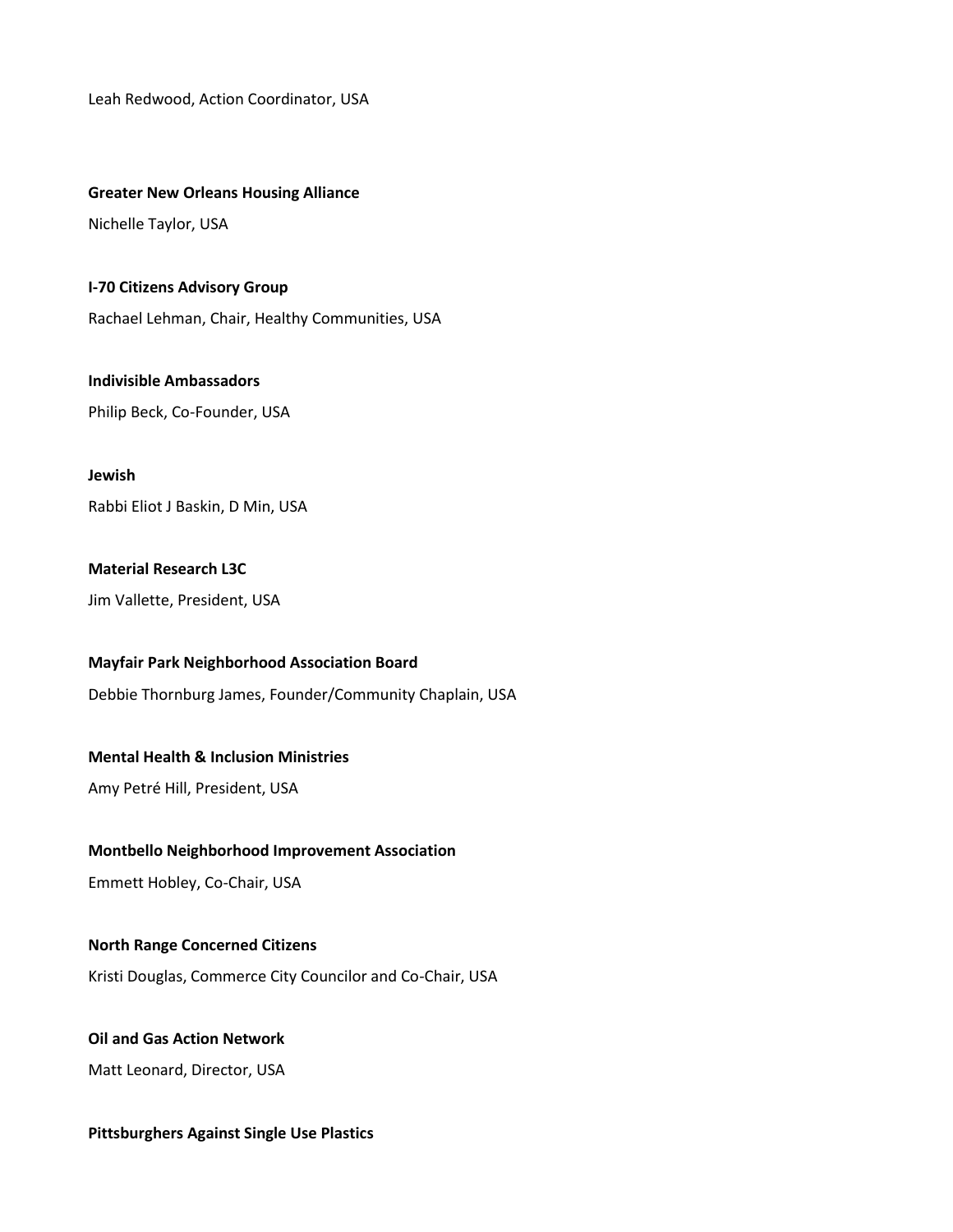Dianne Peterson, Steering Committee Member, USA

**Plastic Pollution Coalition** Dianna Cohen, CEO & Co-Founder, USA

**Project Impact** Ru Mahoney, CEO, USA

**RapidShift Network** Cheryl Barnds & Marie Venner, Co-Chair, Founder, USA

### **Save EPA (former employees)**

Jeff Hart, Co-founder, USA

# **Small Business Alliance**

Marie Venner, Chair, USA

# **Southwest Organization for Sustainability**

Anna Ramirez, USA

# **The Green House Connection Center**

Harmony Cummings, Co-Founder, USA

# **The Last Plastic Straw**

Jackie Nuñez, Founder, USA

# **Unite North Metro Denver**

Fran Aguirre & Deb James, President, USA

# **Wall of Women** Paddy McClelland, Co-Founder, USA

# **Western Slope Businesses for a Livable Climate**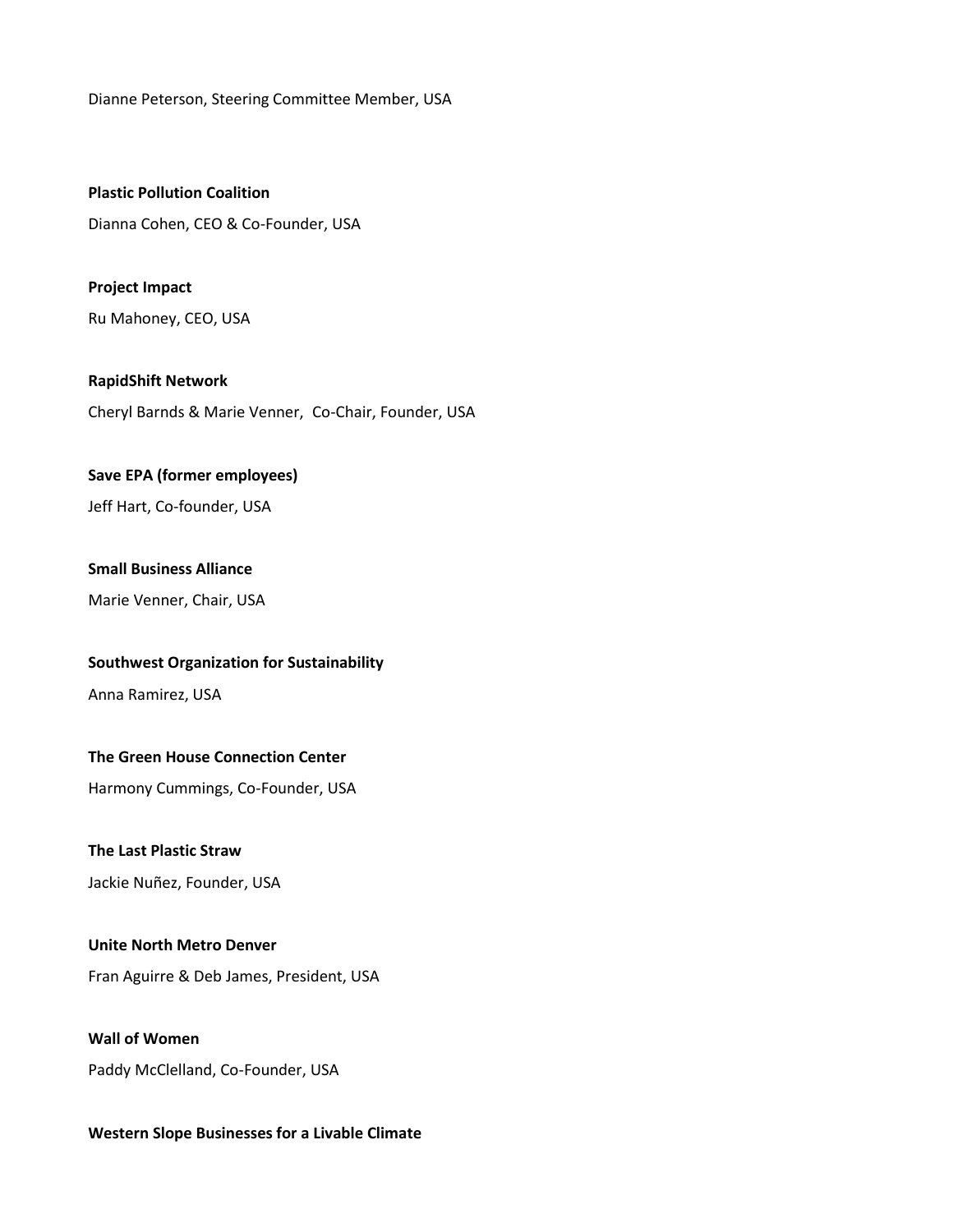Chris Calwell, Co-Chair, USA

### **Wilwerding Consulting, Littleton Business Alliance**

Dennis Wilwerding, Program Director for Policy Development and Implementation, USA

## **Womxn from the Mountain**

Renée M. Chacon, Executive Director/Co Founder, USA

# **Working for Racial Equity**

Anna Ramirez, USA

# **Pittsburghers Against Single Use Plastics**

Dianne Peterson, Steering Committee Member, USA

# **Shift Action for Pension Wealth and Planet Health**

Adam Scott, Executive Director, Canadda

# **Turtle Island Restoration Network**

Joanie Steinhaus, Gulf Program Director, USA

#### **Leadnow**

Maggie Chao, Campaigns Director, Canada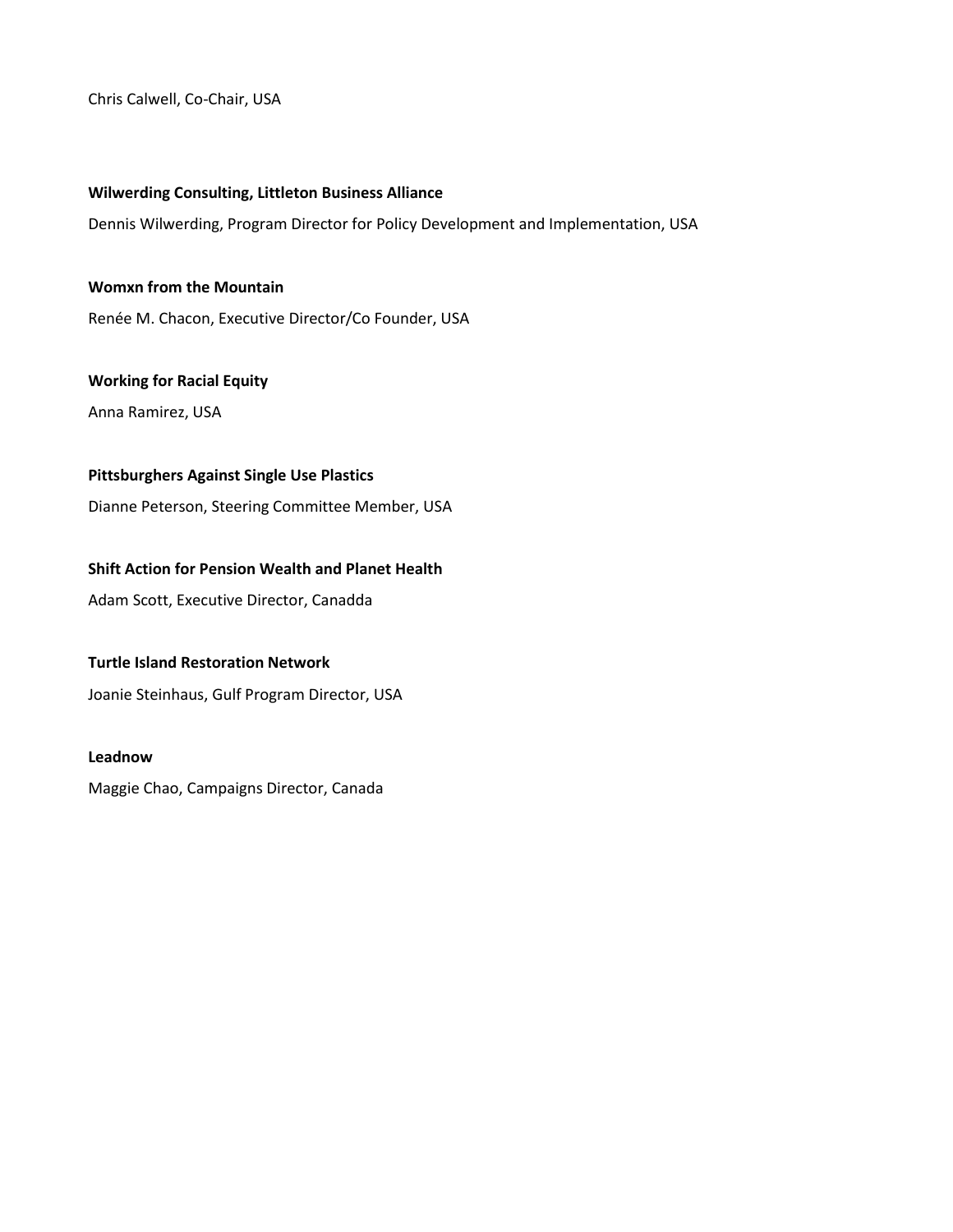# **Annex - The Russian Fossil Fuel Exclusion List**

# **Companies in the [Global Coal Exit List](https://www.coalexit.org/) with their headquarters in Russia**

- Altraso Ventures Ltd
- AsiaGroupCompany LLC
- CC Kolmar LLC
- Coal Star Co Ltd
- EN+ Group IPJSC
- JSC Donugol
- JSC Federal Freight Co
- JSC HC SDS
- JSC Kuznetskinveststroy
- JSC SUEK Group
- JSC Ural Mining Metallurgical Co
- JSC Vorkutaugol
- Karakan Invest
- Karbo-Trade Ltd
- LLC Rostov Universal Port
- LLC Ugolny Razrez
- LLC VostokUgol-Dixon
- Mechel PAO
- MelTek LLC
- Ogodzhinskaya Coal Co LLC
- OJSC OGK-2
- OTEKO-Portservice LLC
- PAO Severstal
- PJSC Inter RAO
- PJSC Kuzbasskaya Toplivnaya Kompaniya
- PJSC Magadanenergo
- PJSC Priargunsky Industrial Mining and Chemical Union
- PJSC RusHydro
- Razrez Arshanovsky LLC
- Razrez Tailepsky LLC
- Resurs LLC
- Russian Coal JSC
- Sibanthracite Group
- Sibuglemet Group LLC
- Southern Coal Co LLC
- TALTEK Group of Companies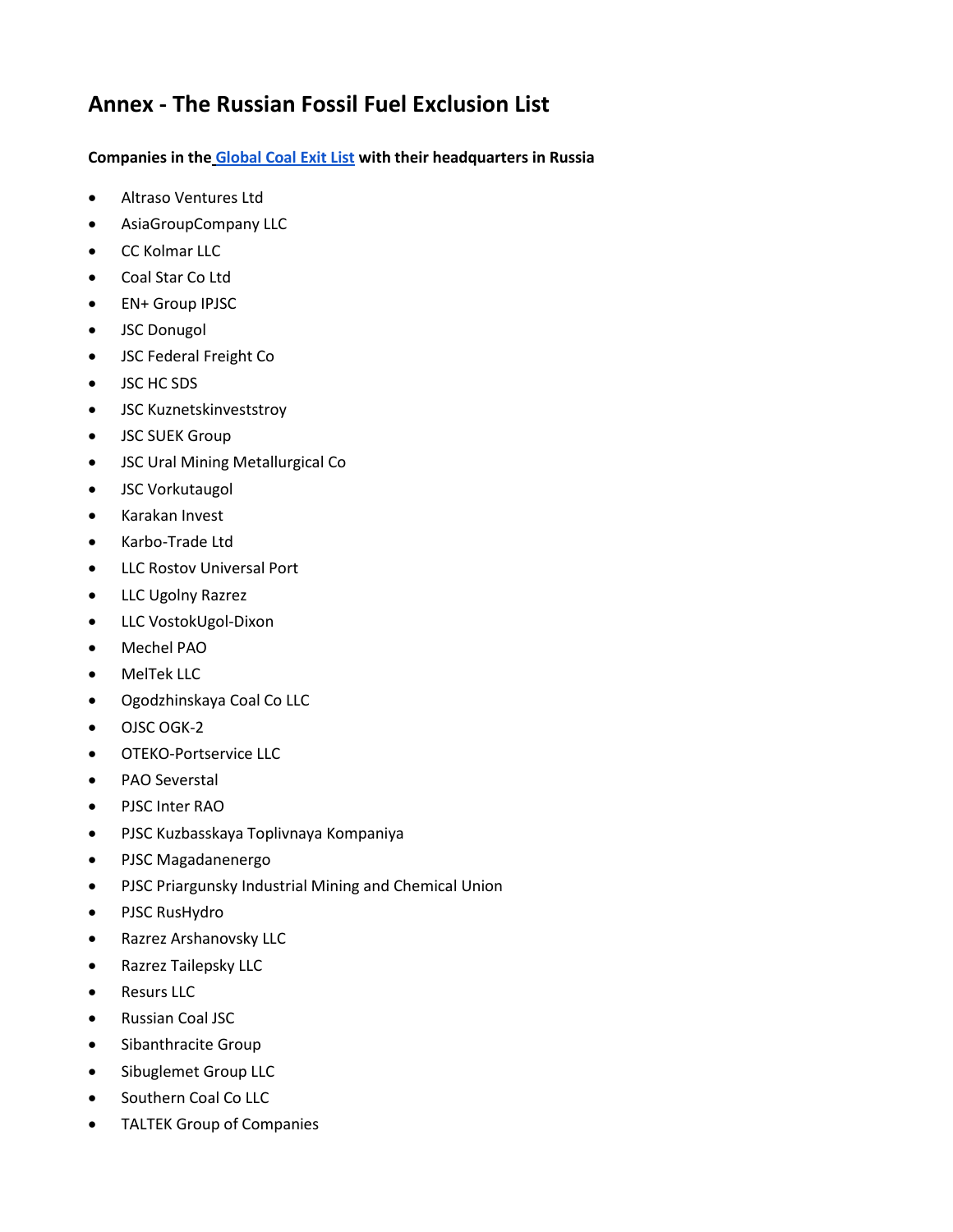- TC Carbon
- Territorial Generation Co No 14 PJSC
- Ugleprominvest Group
- ZAO Stroyservis
- ООО COTES Engineering

# **Companies in the [Global Oil & Gas Exit List](https://gogel.org/) with their headquarters in Russia:**

- PJSC Gazprom
- PJSC Rosneft Oil Company
- PJSC LUKOIL
- PAO NOVATEK
- Surgutneftegas PJSC
- PJSC Tatneft
- Irkutsk Oil Company Co LLC
- PJSC RussNeft
- JSC NK Neftisa
- PJSC Joint Stock Oil Company Bashneft
- JSC Zarubezhneft
- OOO Yargeo
- JSC Independent Petroleum Company (NNK)
- NZNP Trade LLC
- JSC RusGazDobycha
- PJSC Transneft

# **Top coal non-russian companies active in Russia:**

- Fortum Oyj
- Coeclerici SpA
- Tigers Realm Coal Ltd

# **Top 20 oil and gas non-russian companies active in Russia:**

- BP (announced its withdrawal)
- TotalEnergies
- Wintershall Dea
- Shell (announced its withdrawal)
- ONGC (India)
- OMV
- CNPC (parent)